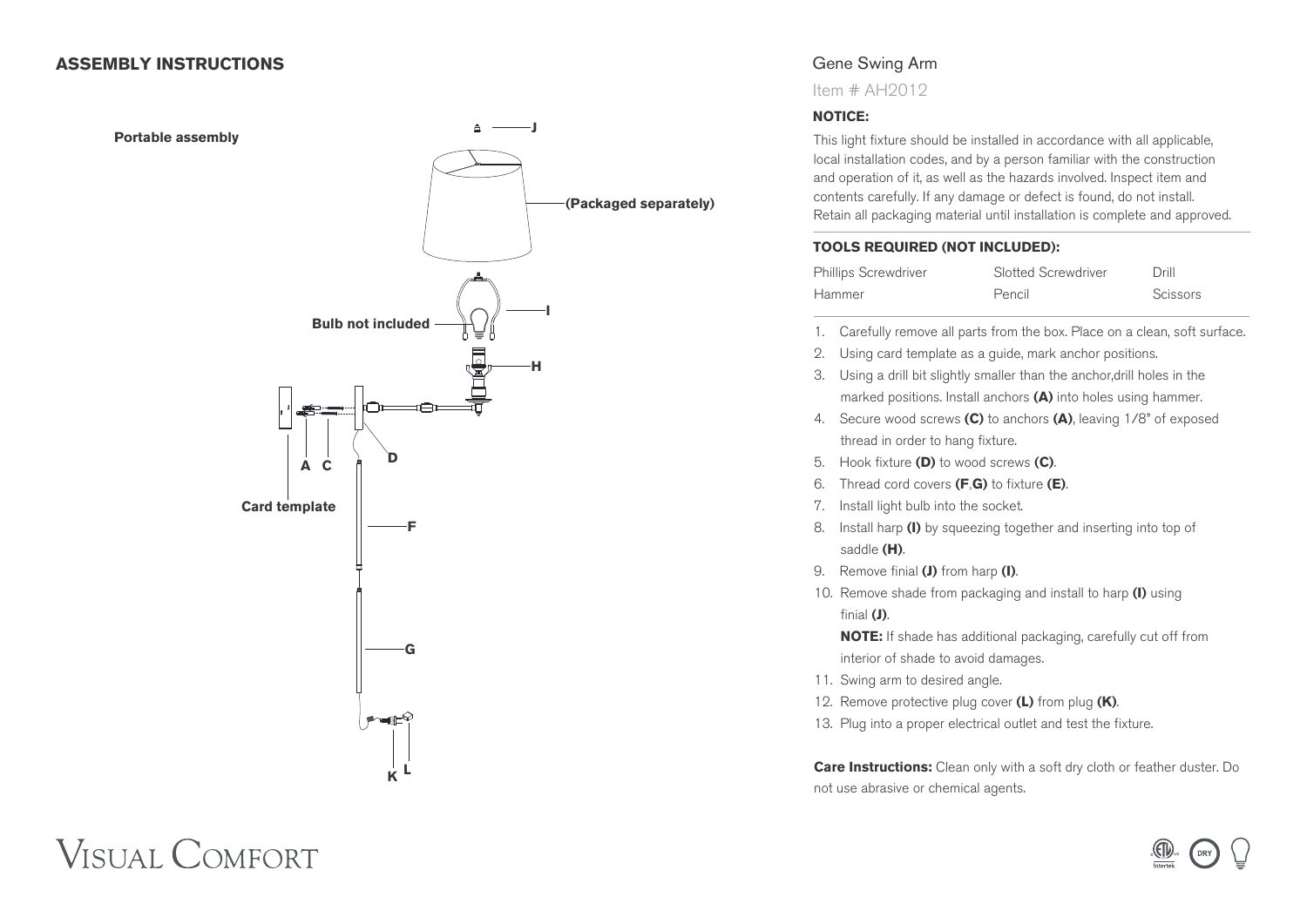#### **ASSEMBLY INSTRUCTIONS**



## Gene Swing Arm

Item # AH2012

#### **NOTICE:**

This light fixture should be installed in accordance with all applicable, local installation codes, and by a person familiar with the construction and operation of it, as well as the hazards involved. Inspect item and contents carefully. If any damage or defect is found, do not install. Retain all packaging material until installation is complete and approved.

#### **TOOLS REQUIRED (NOT INCLUDED):**

Phillips Screwdriver Slotted Screwdriver Scissors

- 
- 1. Carefully remove all parts from the box. Place on a clean, soft surface.
- 2. Remove mounting plate **(B)** from fixture **(D)** by removing screws **(E)**.
- 3. Install mounting plate **(B)** to the junction box and secure with mounting screws **(M)**.
- 4. Remove portable cord and cord covers by removing wire nuts **.**
- 5. Insert direct wire plug **(N)** into the bottom of fixture **(D)**.
- 6. Wrap fixture ground wire (bare copper) around the green grounding screw (see diagram 1). Tighten. Continue fixture ground wire and connect to supply ground wire (usually green or bare copper) using wire nut **(O)**.

**NOTE:** It is imperative that the fixture is grounded.

- 7. Connect fixture neutral wire (white) to the supply neutral wire (usually white) using wire nut **(O)**.
- 8. Connect fixture hot wire (black) to the supply hot wire (usually black) using wire nut **(O)**.

**CAUTION:** Do not reverse the hot and neutral connections.

# **VISUAL COMFORT**